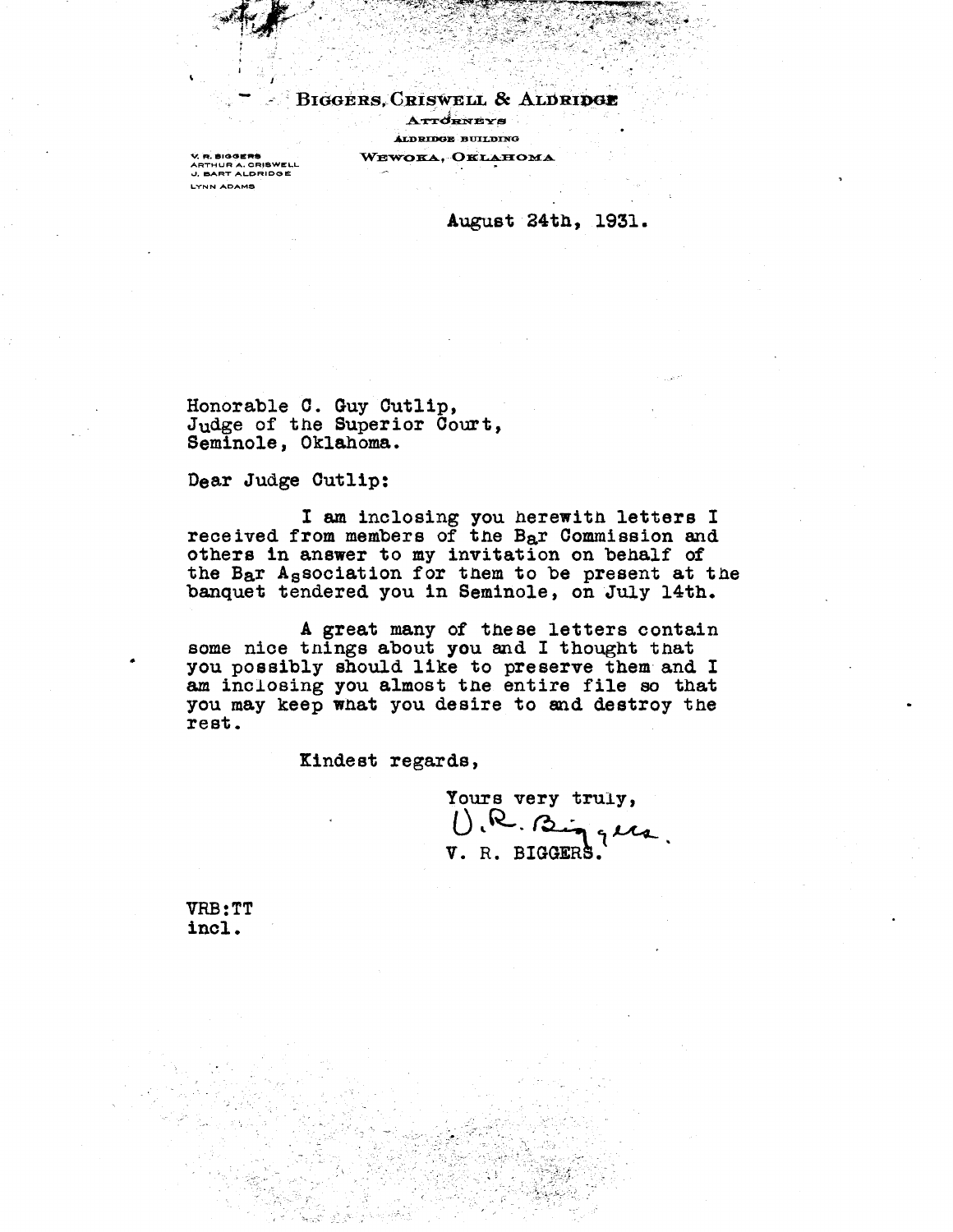# **SUPREME COURT OF OKLAHOMA OKLAHOMA CITY**

**CHAMBERS OF J. W. CLARK JUSTICE**

July 9, 1931

**Mr. V. R. Biggers,** Pres. Seminole County Bar Ass'n., **Wewoka, Oklahoma.**

**Dear Sir and Friend:**

**I received your letter dated** July 6. containing an invitation to attend a banquet **to be held in the City of Seminole, Oklahoma on the evening of July 14, 1931, in honor of Judge C. Guy Cutlip, Superior Judge.**

**If nothing serious happens, I will be present and will bring with me all members of the Supreme Court that wish to come and attend a real bar meeting. I am sure that all members would like to attend if possible. Anyway I will be present.**

**It is rumored abroad that C. Guy Cutlip is Superior Judge in fact as well as name in Seminole County.**

Yours truly/ Yours truly/<br> *MClcut*<br> *J*: W. CLARK

**JWC : Me**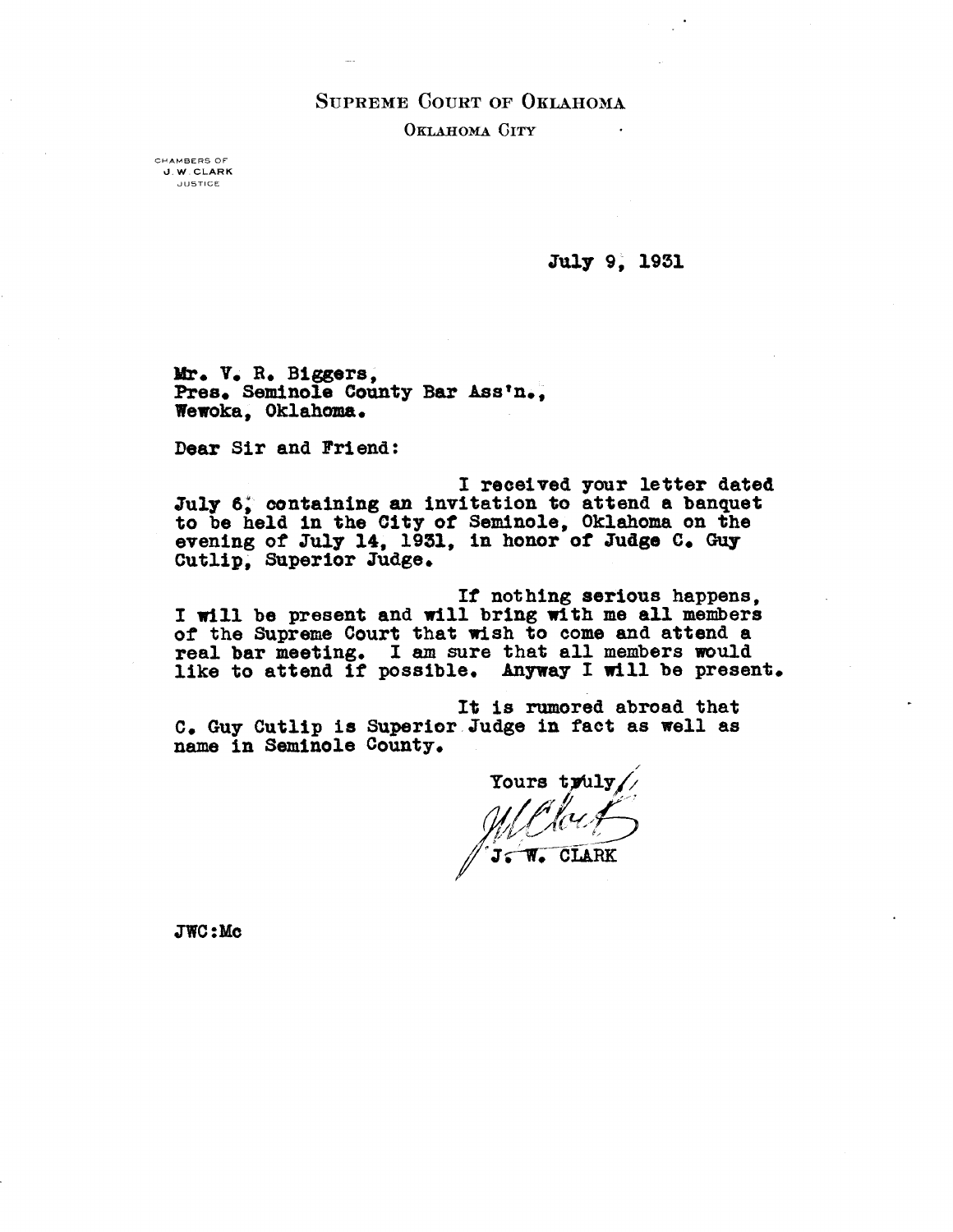Criminal Court of Appeals

*^/f2Ce-^V^fa^hrnnm*

PRESIDING JUDGE **AAAA** A *e%ltdf/d 6: J:G.ICYld* CLERK

Will H. Chappell<br>ASSOCIATE JUDGES

July 11-1931

Hon V.R Biggers<br>Pres bunale C Box association

My Dror Mn, Biggers! *Il your letter involting myself aux* in honor y Jud 2 Guy The bought the given in honor of Judgeguy I adoised the other members of the Court, It will be there en formall and intend to he peacent willes something curforacen permits hun, My Lucy James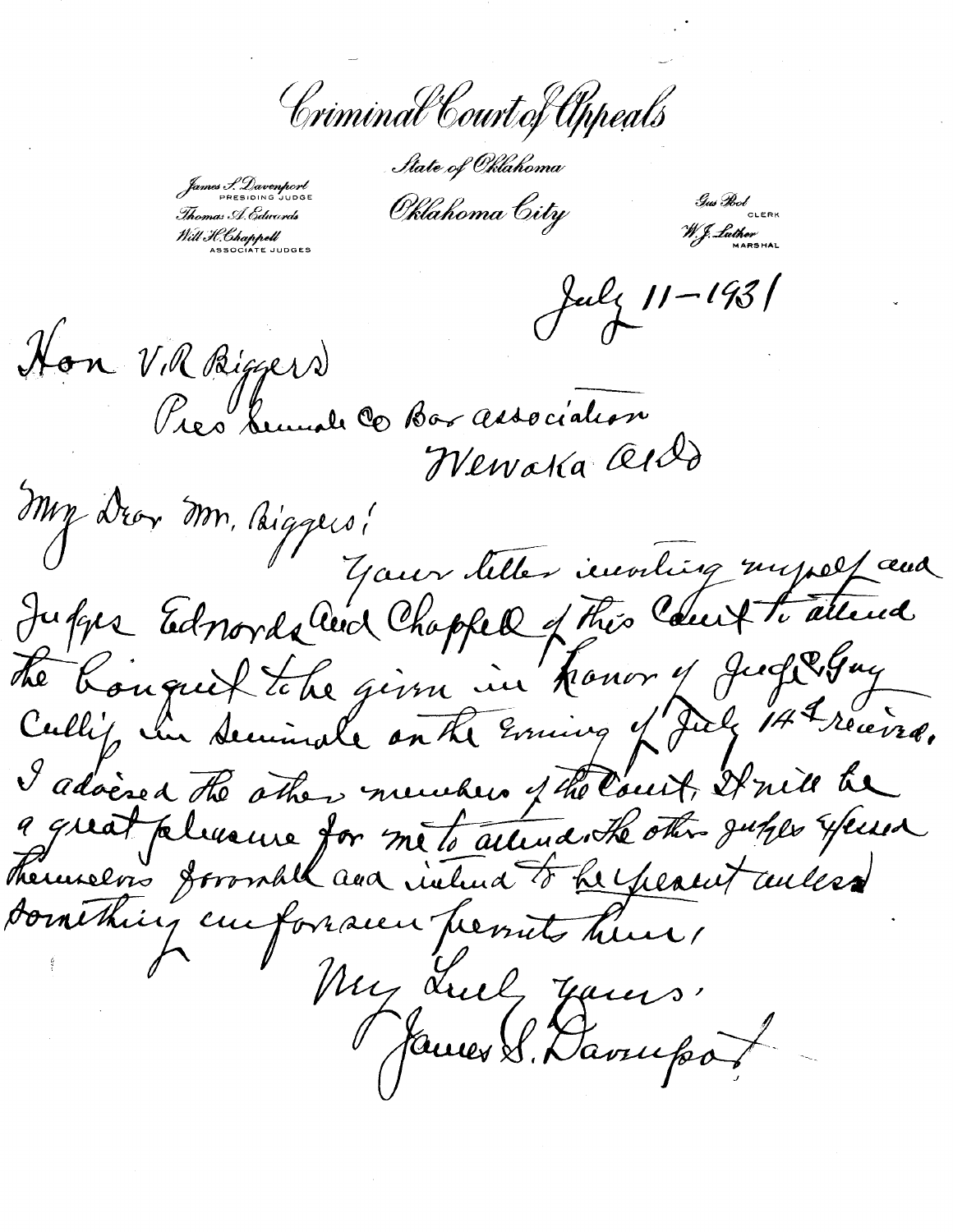Criminal Court of Appeals

Itate of Oklahoma

*mes J. Davenport Thomas A. Edwards<br>Will H. Chappell*<br>ASSOCIATE JUDGES

Oklahoma City

Gus Bol ELERK<br>W. J. Luther **MARSHAL**

**ASSOCIATE JUDGES July 18, 1931**

Hon. V. R. Biggers, Wewoka, Oklahoma

My dear **Judge:**

I am writing this letter to extend to you myr profound thanks for the courtesy of being present at your banquet in Seminole honoring Eudge C. Guy Cutlip. It was most enjoyable. I appreciated the opportunity of being present and mingling with the Judges and lawyers of your section of the State.

JS D-W

Very truly yours, lavzn JAMES S. DAVENPORT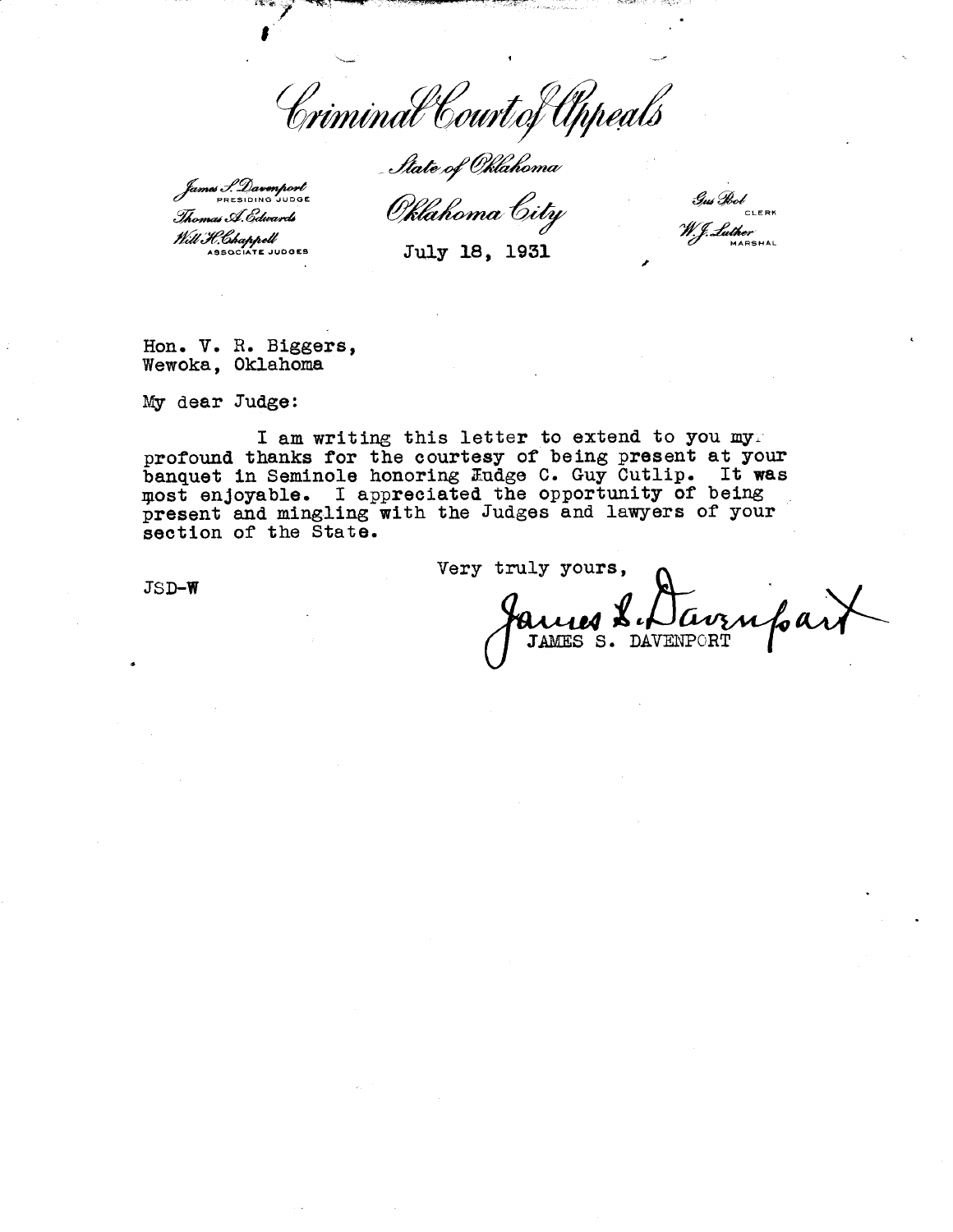LAW OFFICES OF RAMSEY, de MEULES, MARTIN & LOGAN SUITE 706, PHILCADE BUILDING TULSA, OKLAHOMA

EDGAR A. deMEULE<mark>S</mark><br>VILLARD MARTIN<br>GARRETT LOGAN

July 13th, 1931.

Mr. **Virgil** R. Biggers, **President, Seminole County** Bar Association, Wewoka, Oklahoma,

Dear Sir:

Not having **recovered** as rapidly as I had **hoped from the injuries received in the automobile accident, I regret very** much my inability to be present with the **Seminole** County Bar **Association** tomorrow **evening and especially so** on account of the pleasant **personal and official** relations which have **existed be**tween me and the Judge of your Superior Court.

Please express my regrets to the Bar and to Judge Cutlip.

Yours very truly,

**de.y**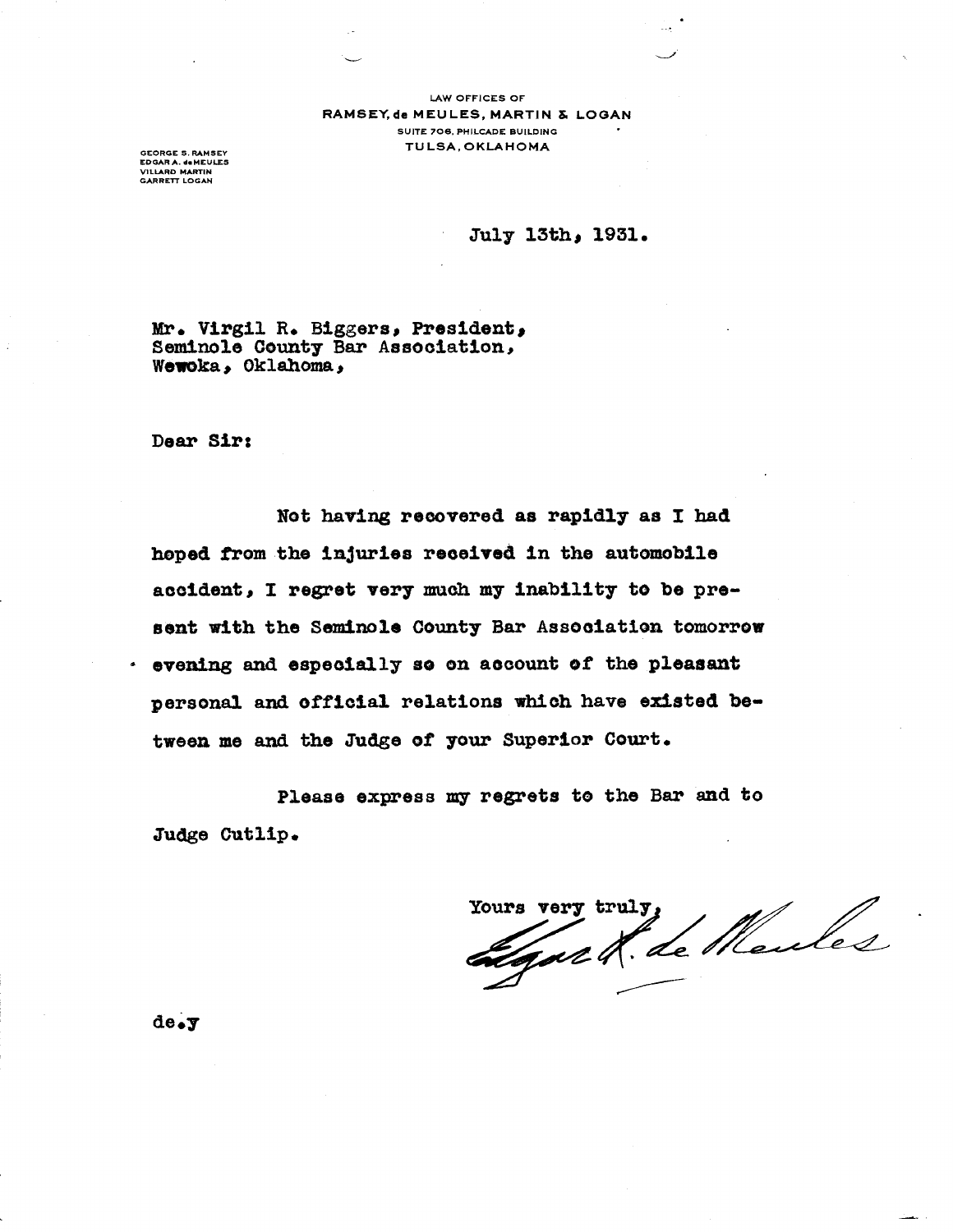THOS. J. HORSLEY **ATTORNEY AT LAW WEWOKA, OKLAHOMA**

**JOE B. CROCKETT**

ASSOCIATE July 8, 1931.

Mr. V. R. Biggers President Seminole County Bar Ass'n. Wewoka, Oklahoma

Dear Mr. Biggers:

In reply to your kind invitation to attend the banquet at Seminole July 14th, 1931, in honor of  $\overline{C}$ . Guy Cutlip, Superior Judge, beg to In honor of o. Guy cutify, superfor Judge, begins the celebration.

truly, enf EY.

TJH: ZVR

•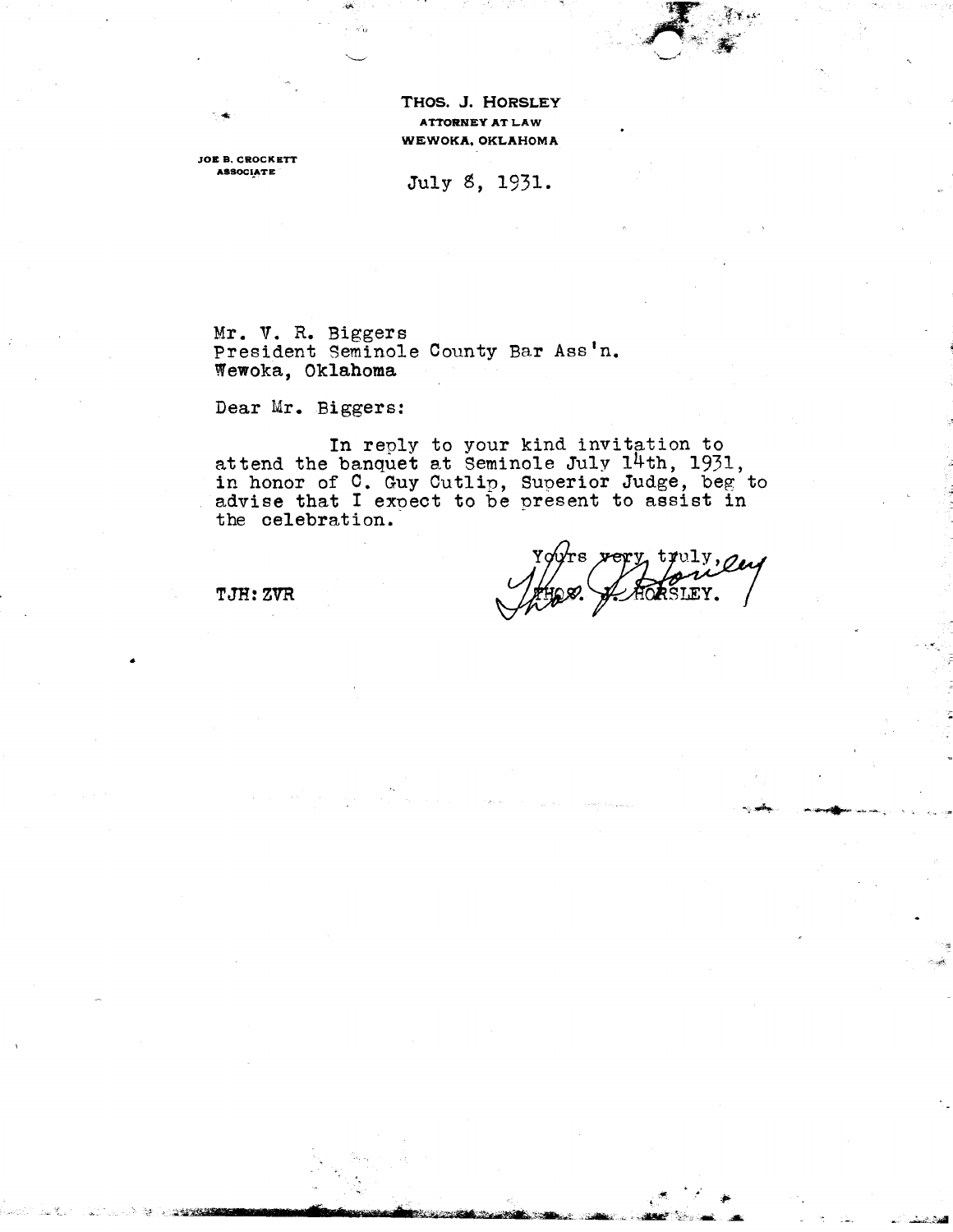### SUPREME COURT OF OKLAHOMA.

**OKLAHOMA CITY**

E. F. LESTER CHIEF JUSTICE

### 7uly 8, 1931.

Honorable V. R. Biggers, President Seminole County Bar, Wewoka, Oklahoma.

Dear Sir:

Your letter of July 6, received, in which you invite the members of the Supreme Court to be present at a banquet given for Guy Cutlip. I will present the invitation to the Conference, and **it is very** probable that I will be able to attend.

Thanking for for this very fine invitation, lam

Very sincerely,  $\sum \sum \sum$ 

U

EFL:T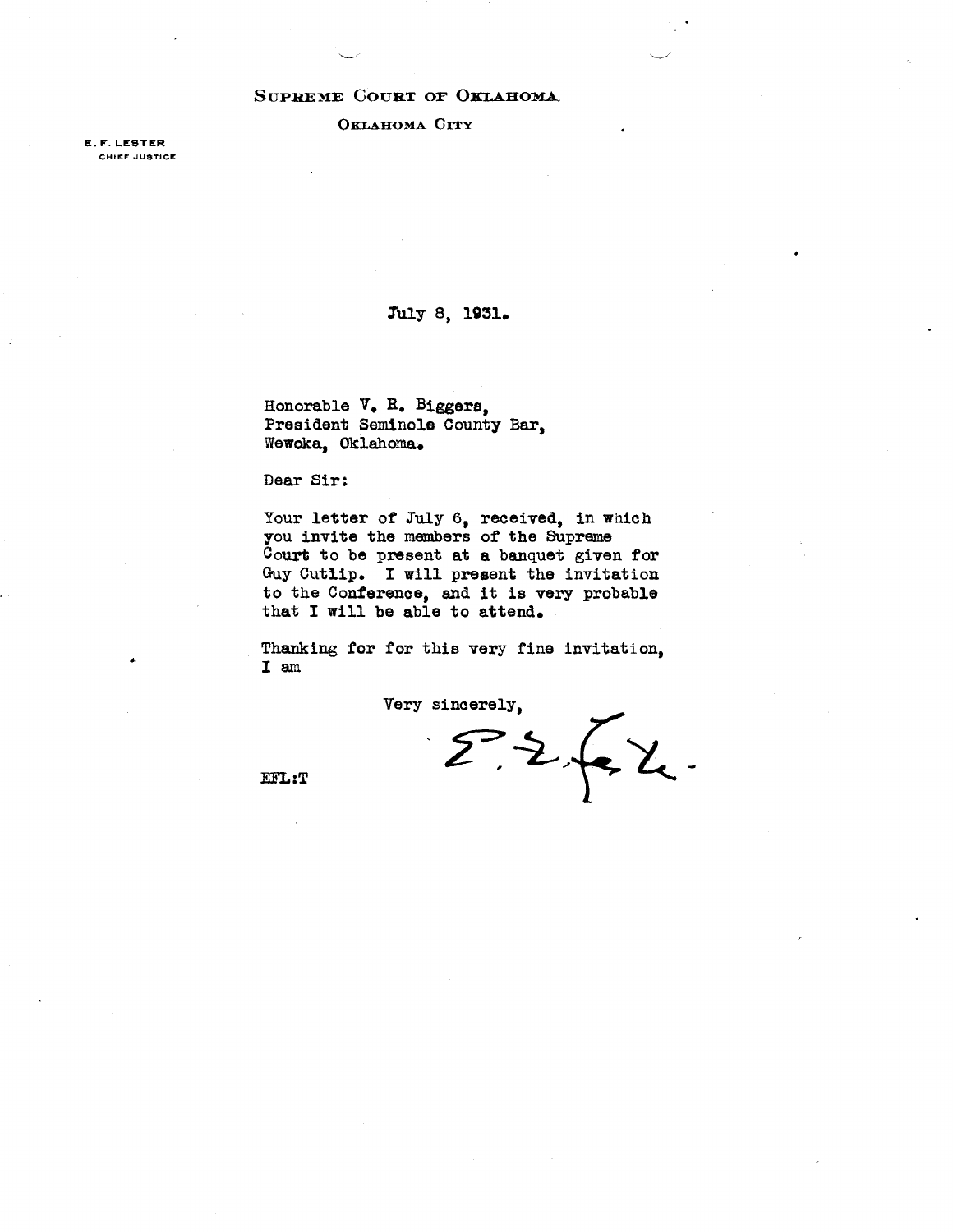# SUPREME COURT OF OKLAHOMA.

### **OKLAHOMA CITY**

**E. F.LESTER** CHIEF JUSTICE

### Tuly 10, 1931.

Honorable V. R. Biggers, Wewoka, Oklahoma.

### Dear Sir:

I presented your invitation to the members of the Court in Conference and I am to know on Monday, Tuly 13, at 18:00 P. M. the number that will attend.

I will immediately call you over the telephone and give you this information.

With my kindest regards, **I am**

Very truly,

 $S = \sum_{i=1}^{n} \sum_{i=1}^{n} \lambda_i$  $\mathcal{S}$ 

EFL:T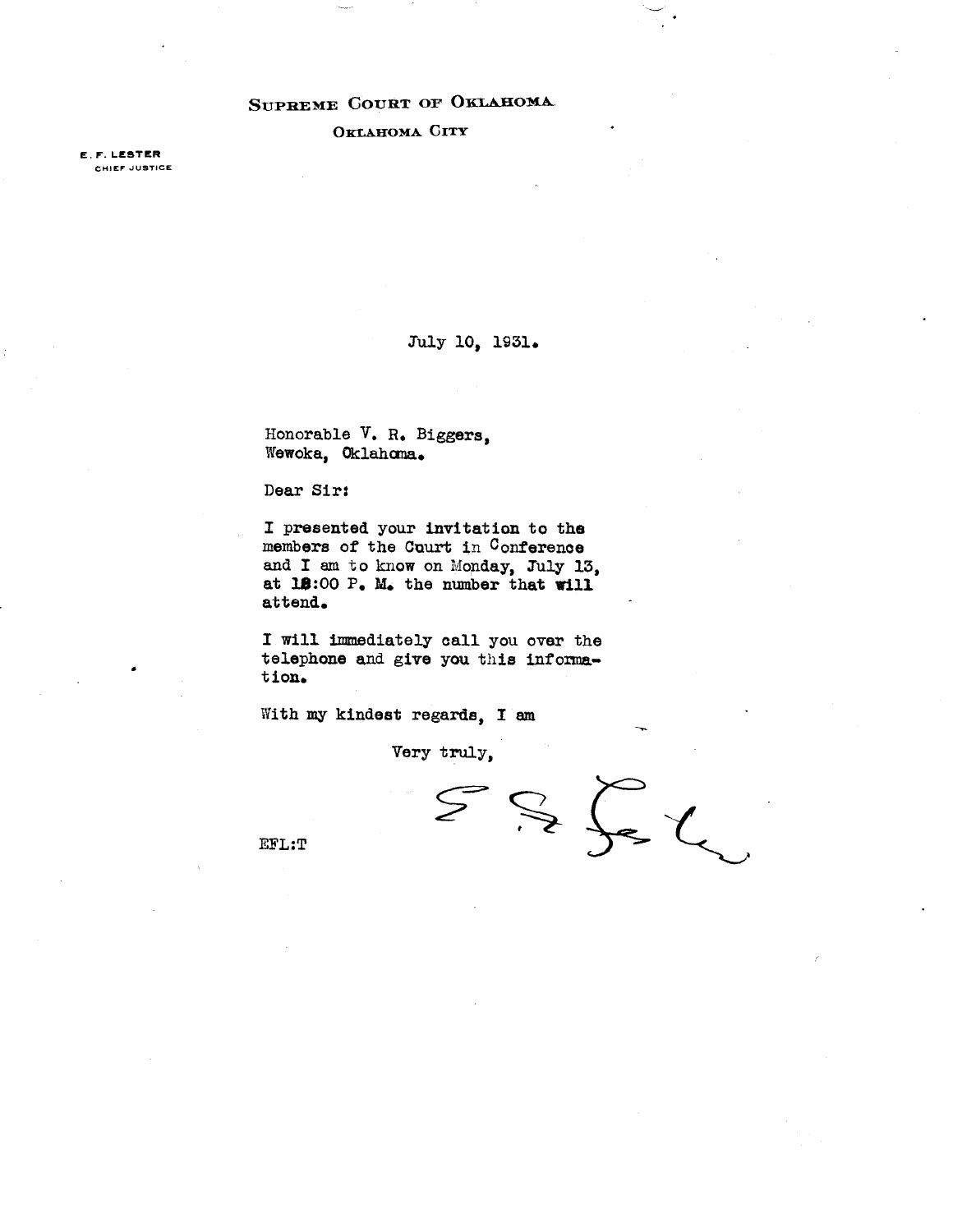.<br>H. G. McKEEVER<br>R. J. ELAM<br>VAN W. STEWART

### McKEEVER , ELAM & STEWART R.J-ELAM **LAWYERS 9th FLOOR BROADWAY TOWER** *EN ID,* OKLAHOMA

# July 10th, 1931.

Mr. B. R. Biggers, Wewoka, Oklahoma.

Dear Sir:

I received your invitation to be present at the meeting of the Bar Association on July 14th **in** honor of Honorable C.Guy Cutlip, your new Superior Judge.

I assure you that nothing would give me more pleasure than to participate on this occasion and do<br>honor to the Judge but I will have to decline, though<br>I regret it very much, on account of a previous engage-<br>ment,<br>Yours truly, honor to the Judge but I will have to decline, though I regret it very much, on account of a previous engagement,

Yours truly,

HGM:L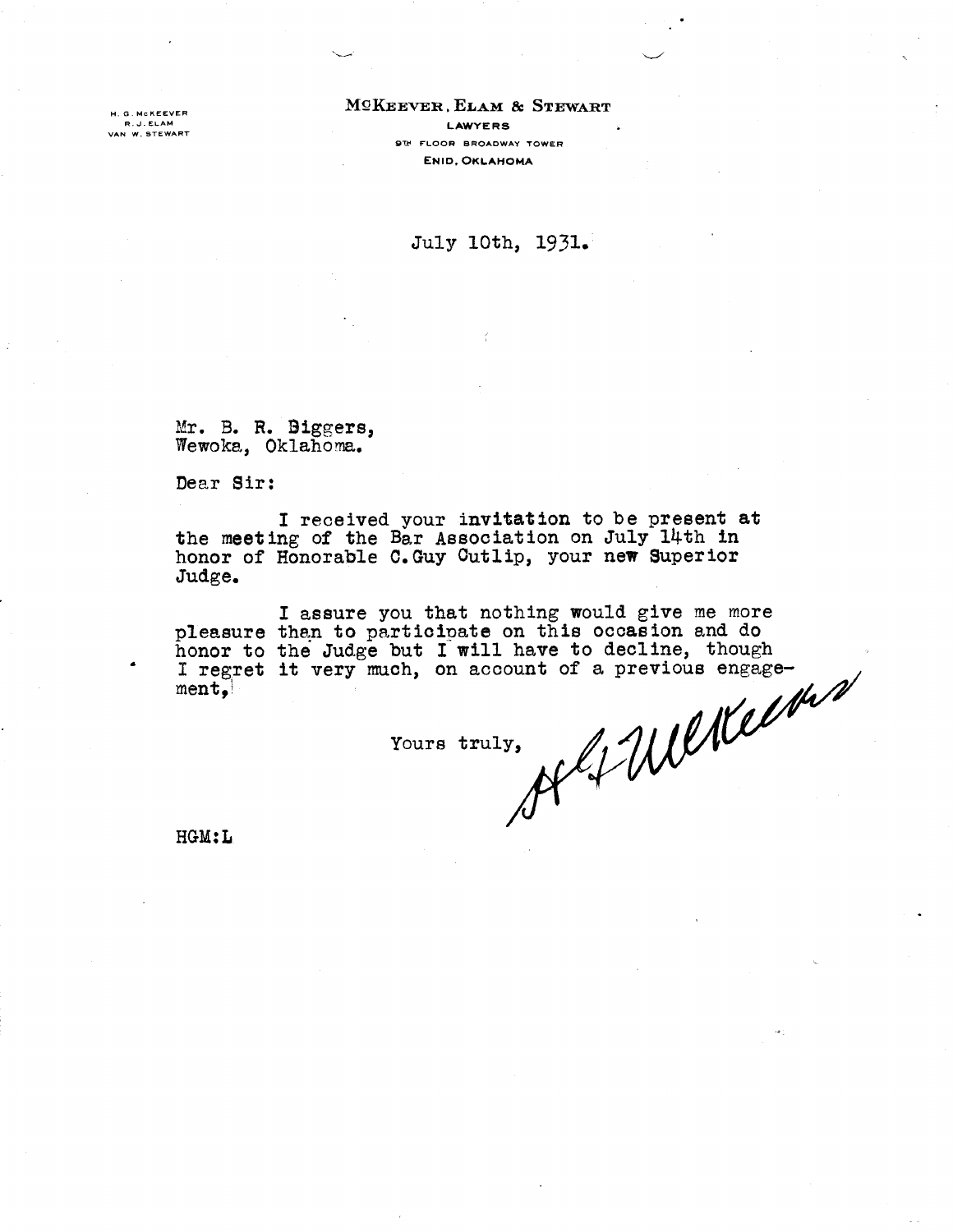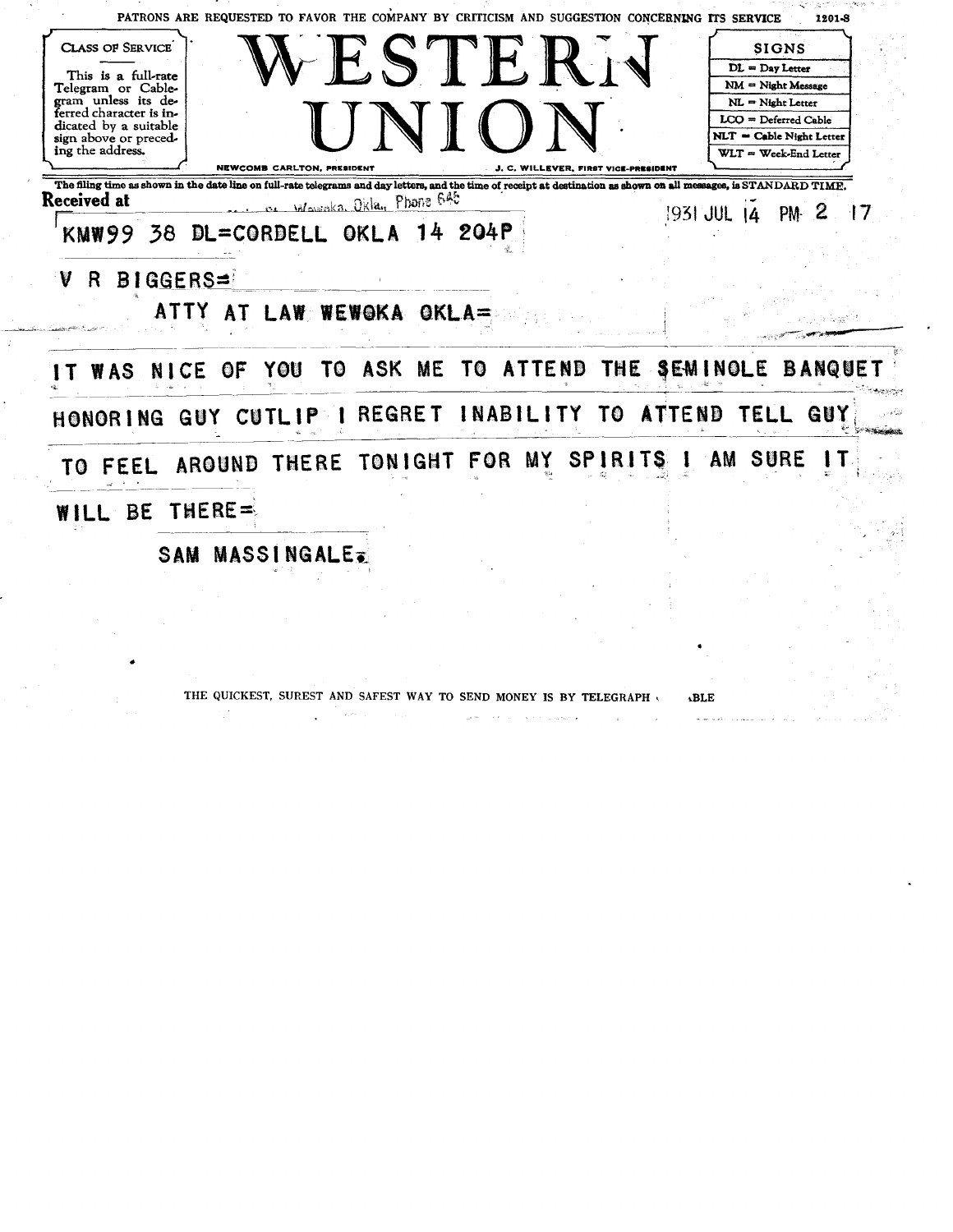# **THE STATE BAR OF OKLAHOMA**<br>CHICKASHA, OKLA.<br>A. DE MEULER. 187 V-PRES.

**ALGER MELTON, PRESIDENT EDGAR A. D[ MEULES, IST V-PRES. TULSA, OKLA.** OKLAHOMA **HORACE G. MCKEEVER. END V-PRES. ENID. OKLA.**

**CHICKASHA,** 

July 7, 1931.

**W. E. UTTERBACK, 3RD V-PRES. DURANT, OKLA.**

**F. B. H. SPELLMAN. TREASURER ALVA, OKLA.**

**A. W. RIGSBY, SECRETARY OKLAHOMA CITY. OKLA.**

Mr. V.R.Biggers, President, Seminole County Bar Association, Wewoka, Oklahoma.

Dear Sirs

I have your letter of the 6th, extending to me an invitation to be present at a banquet on Tuesday, July 14, 1931, in honor of C. Guy Cutlip. I am very grateful for this invitation, and if nothing occurs in the meantime to prevent my being present, I will be there. If some emergency should make it impossible for me to attend, I will advise you by wire or telephone.

Very truly yours,

Manmelion

**It-e**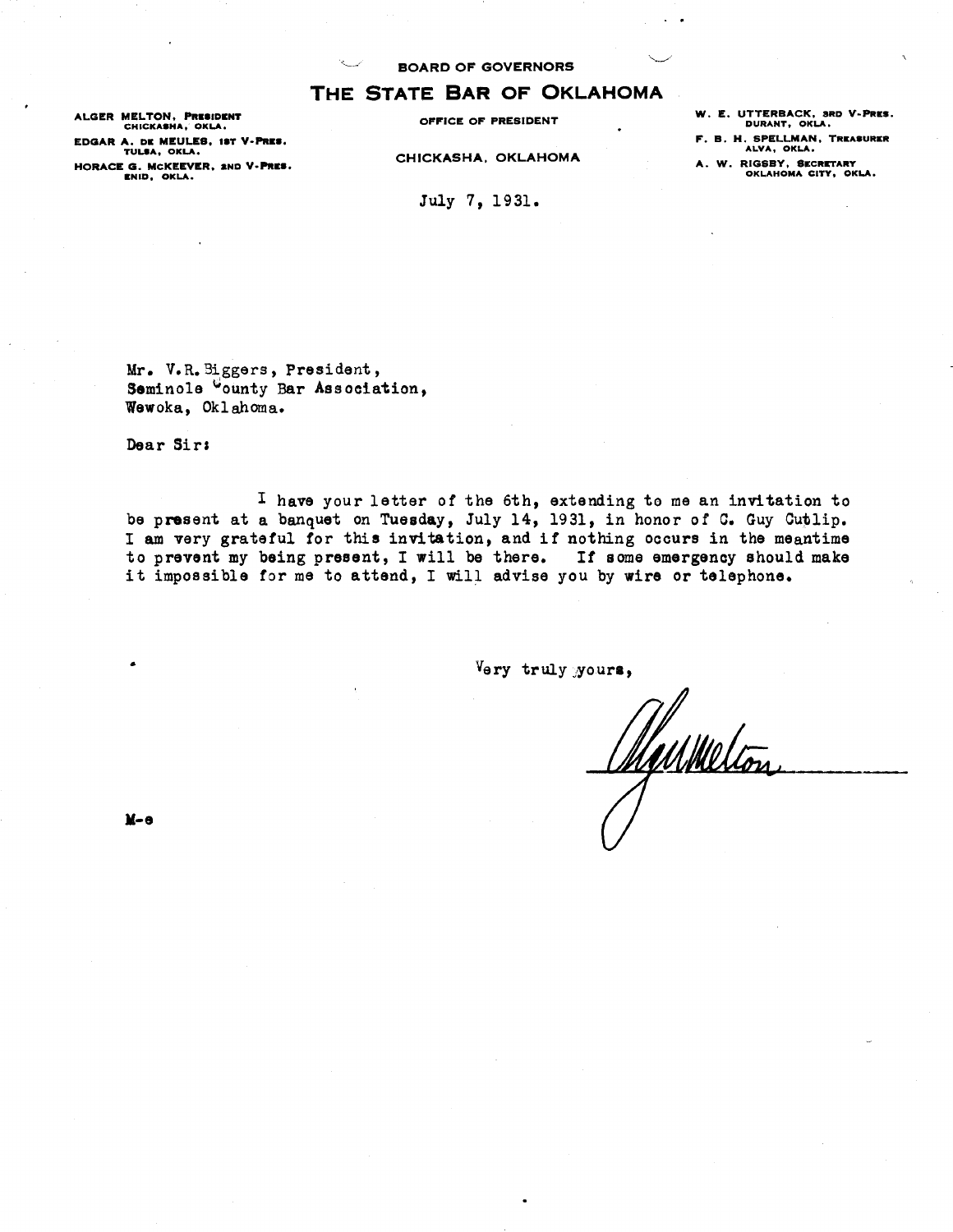### THE STATE BAR OF OKLAHOMA

**ALGER MELTON, PRESIDENT OFFICE OF PRESIDENT EDGAR A. DE MEULES, tST V-PRES. F. B. H. SPELLMAN, TREASURER TULSA, OKLA. CHICKASHA, OKLAHOMA** TULSA, OKLA.<br>HORACE G. McKEEVER, 2ND V-PRES. **A. W. RIGSBY, SECRETARY**<br>OKLAHOMA CITY, OK

**W. E. UTTERBACK, SRO V-PRES. CHICKASHA, OKA. <sup>L</sup> DURANT, OKLA.**

**F. B. H. SPELLMAN, TREASURER** 

**ENID, OKLA. OKLAHOMA CITY, OKLA.**

July 11, 1931.

Mr. V. R. Biggers, president, Seminole County Bar Association, Wewoka, ©klanoma•

Dear Mr. Biggers:

In connection with your banquet for Judge Guy C. Cutlip, on Tuesday evening, July 14, 1931, I find that I will be engaged in hearings before the Federal Trade Commission at Oklahoma City during the entire week, beginning July 13. Hearings recessed yesterday until Monday morning. This makes it impossible for me to attend your banquet, unless there should be some recess in the hearings, or unless I can arrange for an early adjournment on Tuesday afternoon, and drive from Oklahoma City to Wewoka for the banquet Tuesday evening, which I will try to do if possible. I regret the circumstances. It would give me considerable pleasure to be present at the banquet, and assist in doing honor to Judge Cutlip, and also meet the members of your Bar Association, but, of course, unless I can make some arrangements, as indicated, I will have to forego these pleasures. **If' I** am not present at the banquet, I trust you will explain the circumstances to Judge Cutlip, and also express my appreciation to the members of the Seminole County Bar Association for the invitation and my sincere regrets that unavoidable conditions prevent me from being present.

My assoeiatioa with Judge Cutlip on the Board of Governors, of the Oklahoma State Bar and personally, has convinced me that he is a worthy citizen, an able lawyer, a true friend, and a man of whom any Como munity may well be proud, and such associations have been, indeed, pleasant, and I trust they may be renewed and continued.

Yours very sincerely. llawitte

M<sup>2</sup>RK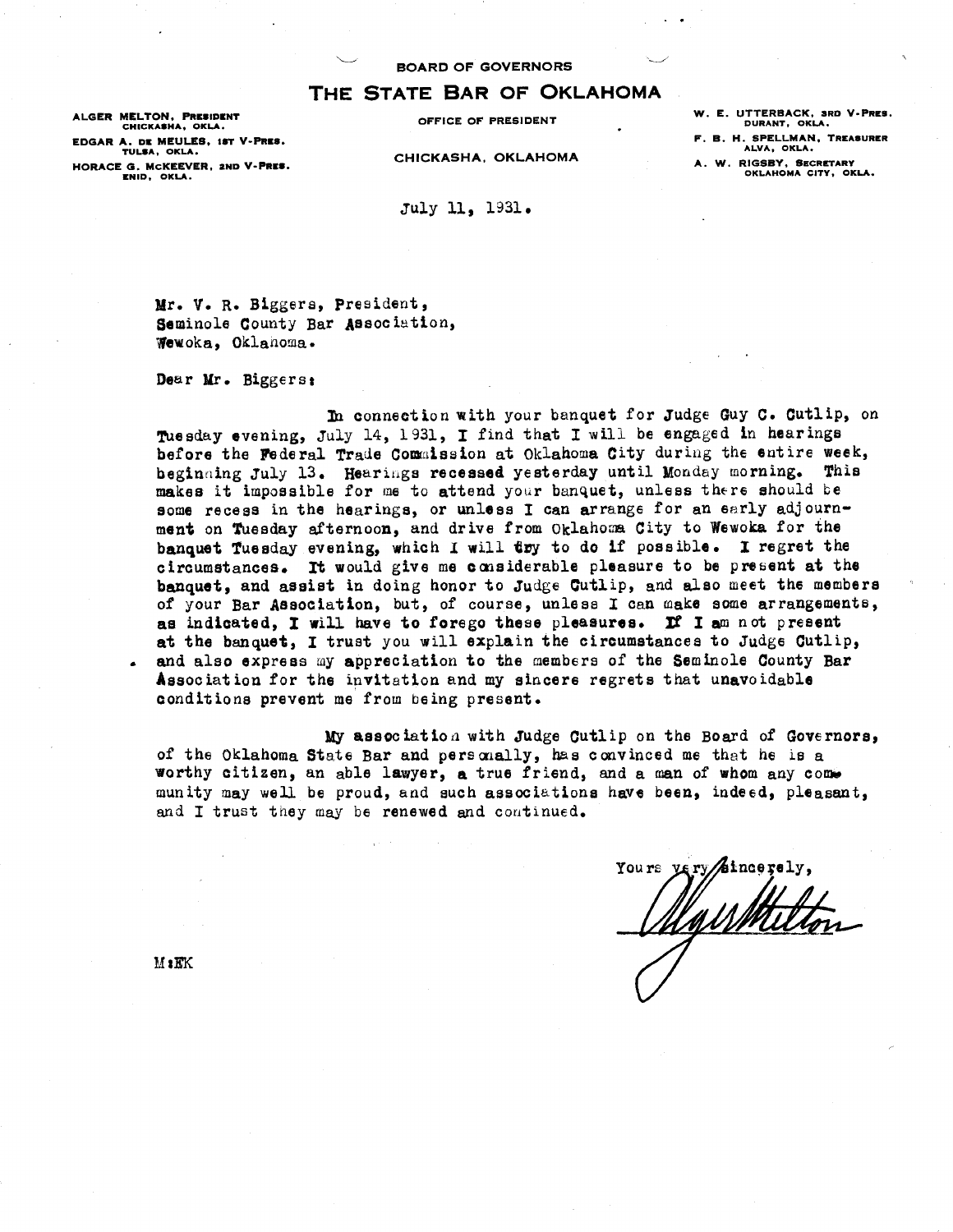

*STATE OF* OKLAHOMA **EXECUTIVE** CHAMBER OKLAHOMA CITY

**WM. H. MURRAY GOVCRNOR**

0

July 14, 1931

Hon. V. R. Biggers, Wewoka, Oklahoma.

Dear Sir:

I have your letter of July 9th, telling me of the proposed banquet to be given July 14th to Judge C. Guy Cutlip, whom I recently appointed.

In reply, I have to say that it is unnecessary, because I gave him my honors when I gave him the commission. In the second place, it is impossible for me to leave the office for a while; otherwise, I should gladly comply with your request.

Yours sincerely, Turna 11 Wm. H. Murray, Covernor of Oklahoma.

VIHM-AWK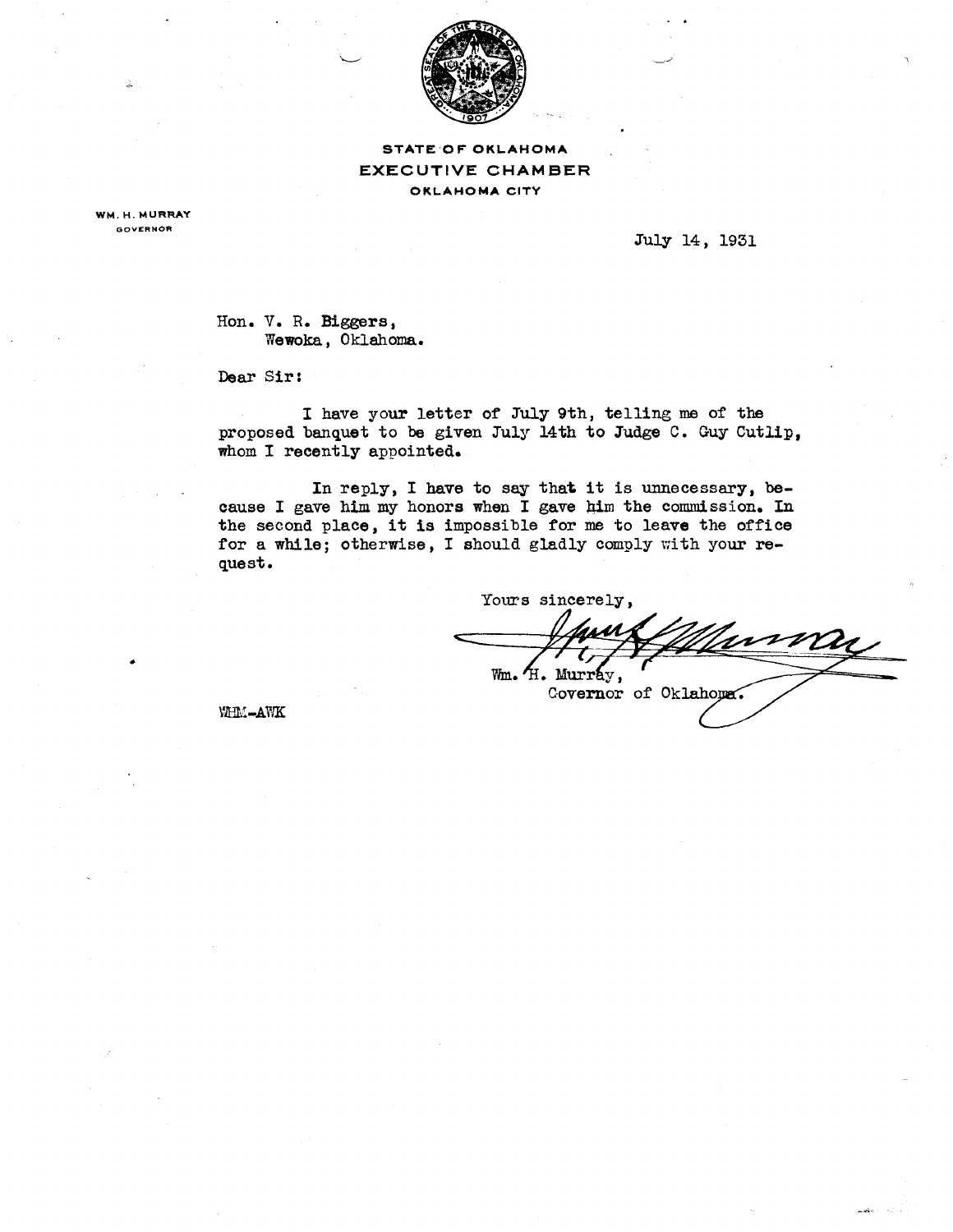LAW OFFICES OF

# **POTTERF, GRAY & POINDEXTER**<br>POTTERF BLDG.

TELEPHONE 239

H.C. POTTERF ARDMORE, OKLA.

'EARL Q. GRAY J. M. POINDEXTER

July 7, 1931.

Mr. V. R. Biggers, President, Seminole County **Bar Association, Wewoka, Okla.**

**Dear Sir:**

### **Your** letter of

*July* 6th, addressed to our Mr. H. C. Potterf, with reference to the banquet to be held on July 14th, **has** been received and the writer is answering it for him since he is away on his vacation and will not return until September.

**I am** sure that. he appreciates the invitation to attend the banquet and will be sorry to have  $\rho \rho$  miss it.

Ve j) **tru]fy**/yours, \*LJ */1*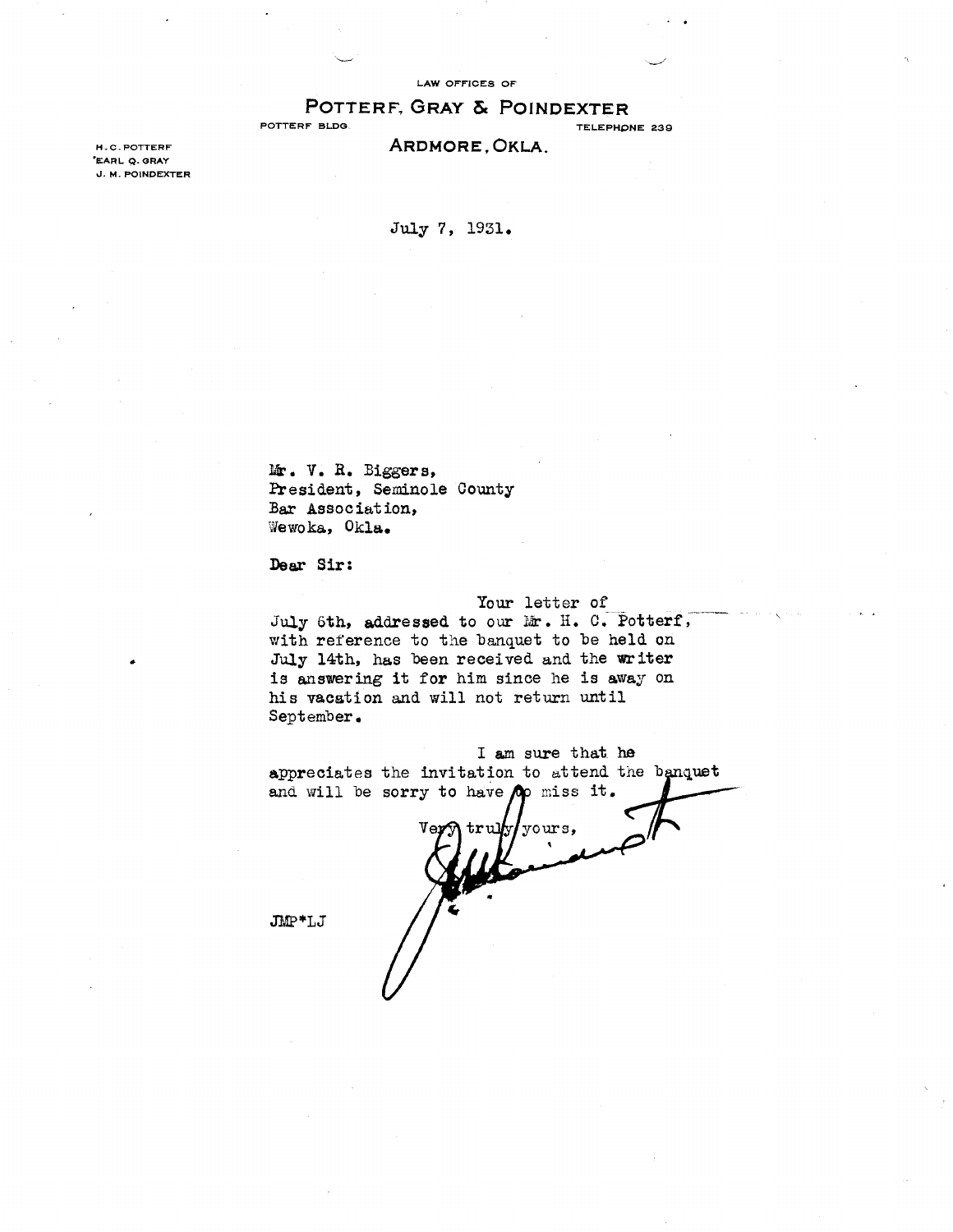#### **LAW OFF1CX5**

 $\mathcal{L}$ 

### **HAYES, RICHARDSON, SHARTEL,GILLILAND Sc JORDAN**

**SUITE 111E COLCORD BUILDING S. W. HATES TELEPHONE 2-0158 OKLAHOMA CITY, OKLAHOMA** 

H. PARKER SHARP<br>C. D. ELLISON<br> **JULY 13, 1931.** 

**D. A. RICHARD SON A. W. OILLILAND EUGENE JORDAN** LEE O. GILL J. H. **VOSSSRINK** JOHN **R. MO RAN FRANK** A.CHILSON

> Hon. V. R. Biggers, President, Seminole County Bar Association, Wewoka, Okla.

Dear Mr. Biggers:

I wish to thank you for your letter of the 6th instant in behalf of the Bar Association of Seminole County, extending to me an invitation to attend the banquet to be given in the evening of July 14th by the Chamber of Commerce of the City of Seminole and the Seminole County Bar Association in honor of Judge C. Guy Cutlip.

I have deferred answering in the hopes that I could inform you of my acceptance of this very courteous invitation, but I find my business engagements such that it will be impossible for me to attend.

I esteem Judge Cutlip highly as a man,, recognize his justly earned eminence as a lawyer, and appreciate the splendid work which he did as a member of the Board of Governors of the Oklahoma State Bar; and for those reasons I was anxious to attend this banquet and join his fellow citizens and fellow lawyers in doing honor to him, and I assure you that I sincerely regret my inability to do so.

vert troits pours,

 $\text{DAR}/\text{HDB}$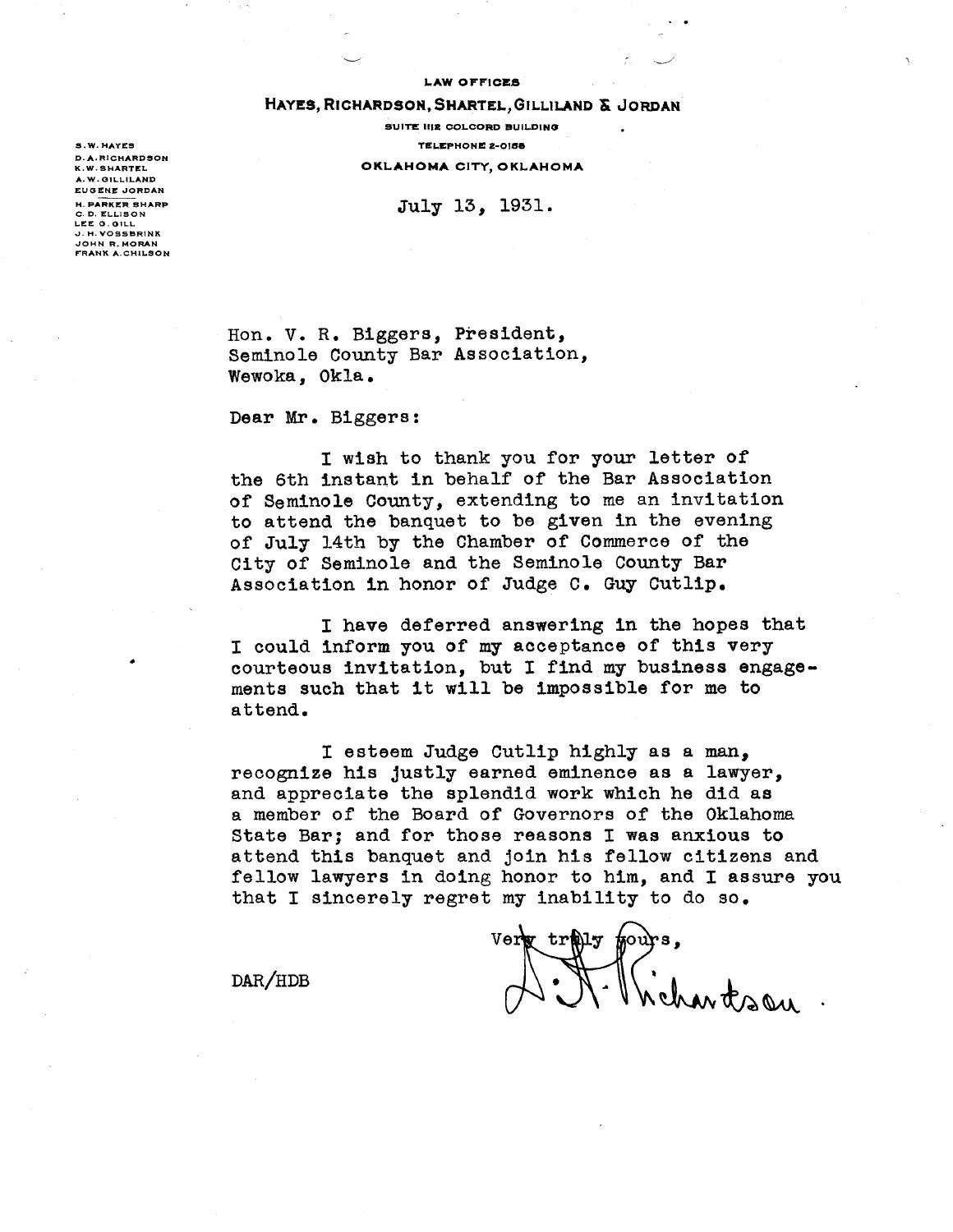# THE STATE BAR OF OKLAHOMA

**ALGER MELTON, PRESIDENT CHICKASHA, OKLA.**

**EDGAR A. DE MEULES, IS? V-PRES. TULSA, OKLA.**

**HORACE G. MCKEEVER, 2ND V-PRES. ENID, OKLA.**

**OFFICE OF SECRETARY COMMERCE EXCHANGE BUILDING**

OKLAHOMA CITY, OKLA.

July 9, 1931

**W. E. UTTERBACK, 3RD V.PRES. DURANT, OKLA.**

**F. B. H. SPELLMAN, TREASURER ALVA, OKLA.**

**A. W. RIGSBY, SECRETARY OKLAHOMA CITY, OKLA.**

Mr. V. R. Biggers, President Seminole County

Bar Association,

Wewoka, Oklahoma

Dear Sir:

I wish to acknowledge receipt of your kind invitation of the Seminole County Bar Association to attend a banquet to be given in honor of Judge C. Guy Cutlip on July 14th, 1931.

I regret very much the necessity of having to decline your invitation but have a disbarment proceeding set for hearing in Tulsa on the above date and fear that I would not be able to get back to Wewoka in time. for the banquet. Please express my regrets to Judge Cutlip and to your local bar association.

If I may be of any service to you, or to the Seminole County Bar Association, at any future date, please feel free to **call** upon me.

Very truly yours,

Worth

R:W

饕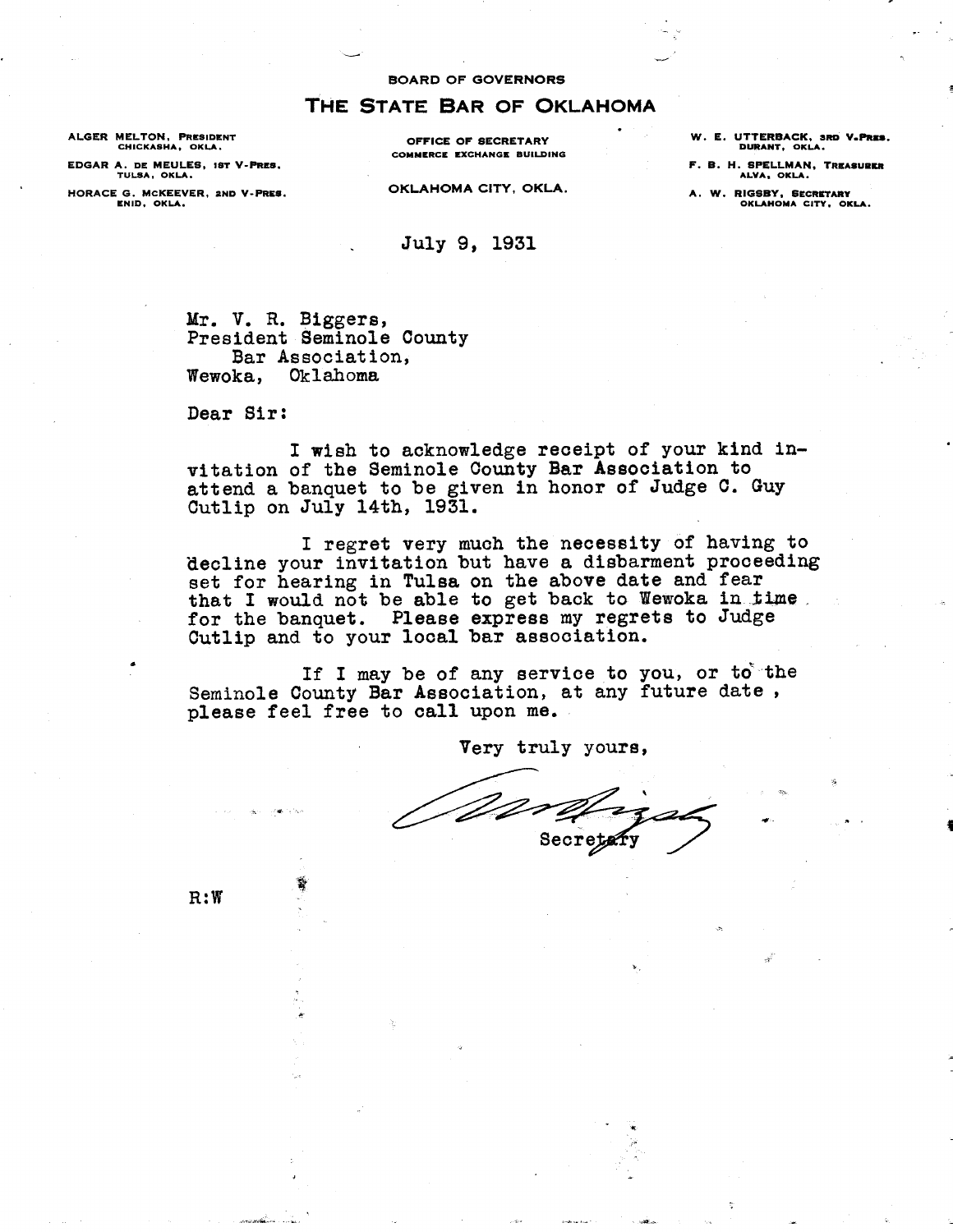**THE STATE BAR OF OKLAHOMA**

**EDGAR A. DE MEULES, 1ST V-PRES. F. B. H. SPELLMAN, TREASURER TULSA, OKLA. ALVA, OKLA. HORACE G. McKEEVER, 2ND V-PREY. ALVA, OKLAHOMA A. W. RIGSBY, SECRETARY ENID, OKLA. OKLAHOMA CITY, OKLA.**

**ALGER MELTON, PRESIDENT**<br>CHICKASHA, OKLA. **ALGER DE SOLUT A SOLUT A SERVE OF A MAGE OF A MAGE OF A MAGE OF A MAGE OF A MAGE OF A MAGE O CHITOR-IN-CHIEF, OKLAHOMA STATE BAR JOURNAL** DURANT, OKLA.<br>**E. B. H. SPELLMAN, TREASURER**<br>ALVA, OKLA.

July 8, 1931.

Mr. V. R. Biggers, President Seminole County Bar Ass'n. Wewoka, Oklahoma.

My Dear Sir;

I have your kind invitation of July 6th, in which you invite me to attend the banquet to be given in honor of Judge Cutlip on June 14th. Nothing would please me more than to be present at this banquet, but I regret to say that I 'will not be able to be there at that time. It is necessary for me to be in Tulsa the ]a tter part of this week, and I will probably have to be in St. **Louis next week. While** I had **never** met Judge Cutlip until I met him as a member of the Board of Governors, I have learned to like him very much. He is one of the most **like** able characters I believe I have ever met, and I assure you that it is with much regret that we parted with **Buy as a** member of our Board of Governors.

Thanking you and assuring you that it is with utmost regret that I will be unable to be present, I am,

Sincerely yours.

 $FBHS/S$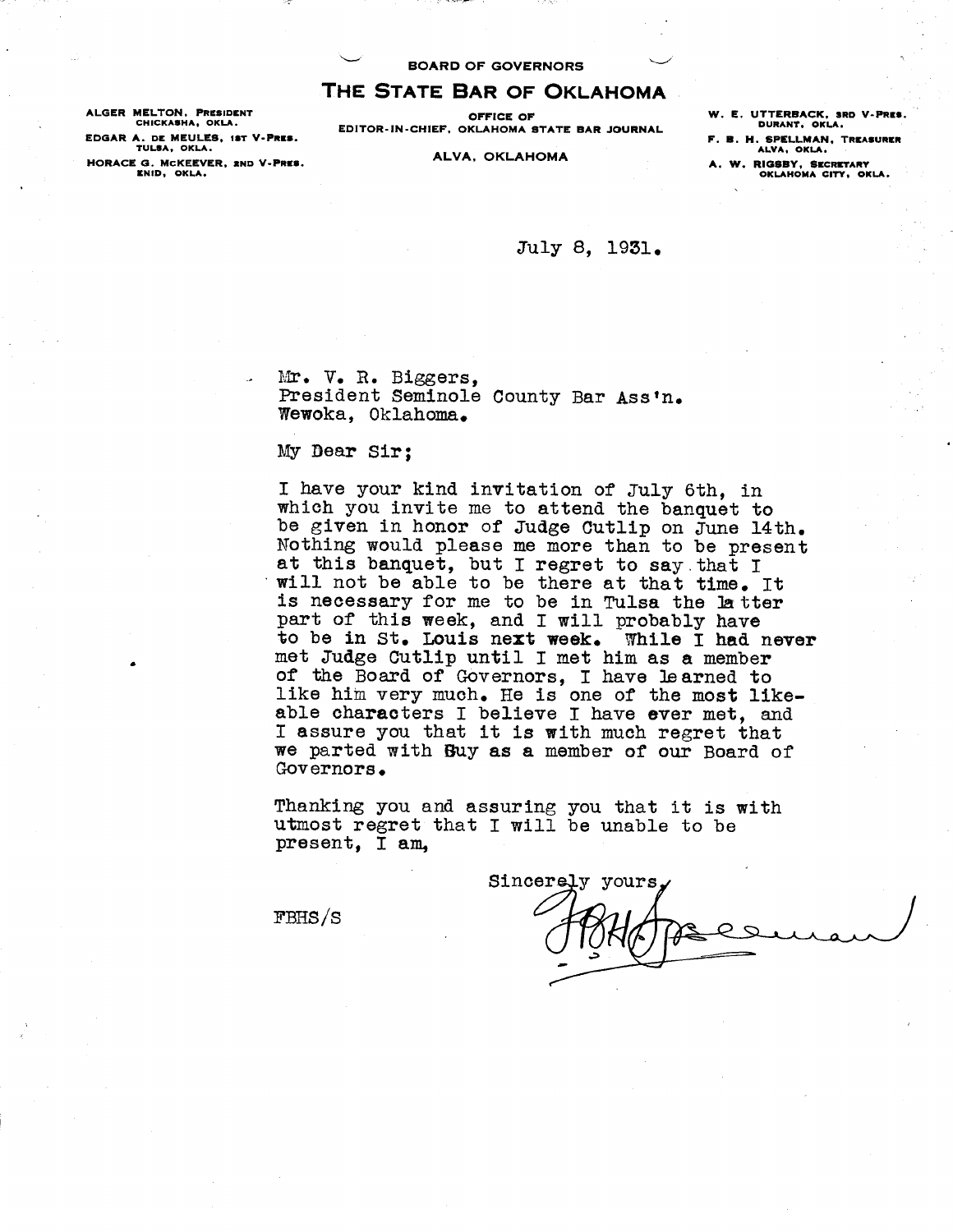## THE STATE BAR OF OKLAHOMA

**GROVER C. SPILLERS GOVERNOR IN AND FOR THE SIXTH DISTRICT**

TULSA, OKLAHOMA

July 7, 1931

Hon. V. R. Biggers, President Seminole Bar Association, Wewoka, Oklahoma,

Dear Sir:

Your favor of the 6th inst., extending me an invitation to be present at a banquet to be given Honorable C. Guy Cutlip, to be held in the City of Seminole on Tuesday, July 14th, 1931, has been received.

Thanks for the invitation. I will be **present** unless unavoidably detained, in which event will advise you further.

Again thanking you, I am

Yours truly,

GCS/CEW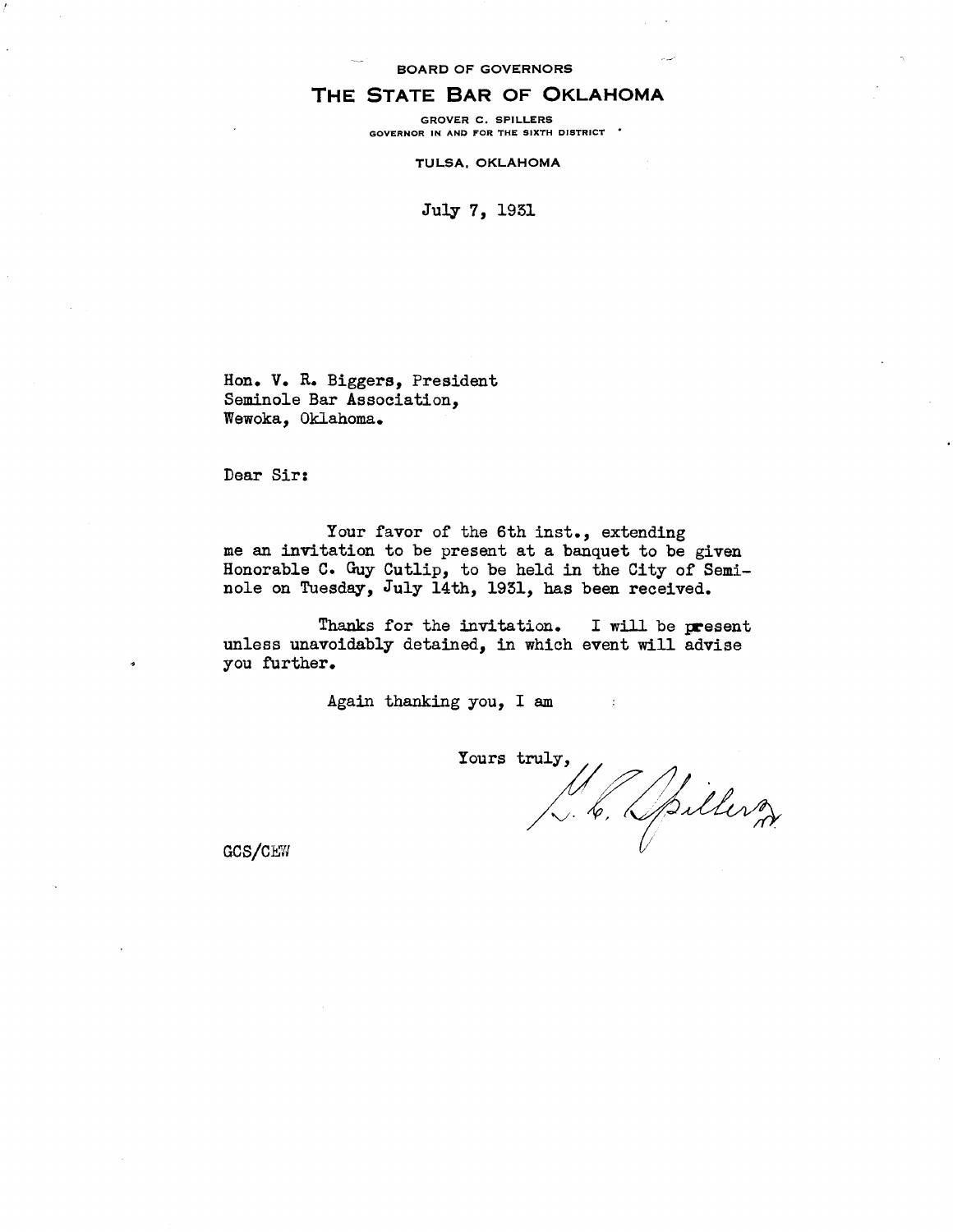| <b>CLASS OF SERVICE</b>                                                                                                                                           |                            |                                      | Form 1220S<br><b>SIGNS</b>                |
|-------------------------------------------------------------------------------------------------------------------------------------------------------------------|----------------------------|--------------------------------------|-------------------------------------------|
| This is a full-rate<br>Telegram or Cable-<br>gram unless its de-<br>ferred character is in-<br>dicated by a suitable<br>sign above or preced-<br>ing the address. |                            |                                      | $DL = Day$ Letter<br>$NM = Night Message$ |
|                                                                                                                                                                   |                            |                                      | $NL = Night Letter$                       |
|                                                                                                                                                                   |                            | $LCO = Deferred Cable$               |                                           |
|                                                                                                                                                                   |                            |                                      | $CLT = Cable Letter$                      |
|                                                                                                                                                                   |                            |                                      | $WLT = Week-End. Letter$                  |
|                                                                                                                                                                   | NEWCOMB CARLTON, PRESIDENT | J. C. WILLEVER, FIRST VICE-PRESIDENT |                                           |

The filing time as shown in the date line on full-rate telegrams, and dayletters, W4 the time of receipt at destination as shown on all messages, is STANDARD TO=. **eceived at** <sup>1</sup> JN\_AM 9 . / **R** MAM6 *63* DL=RU TULSA OKLA 14 915A

HON V R BIGGERS PRESIDENT= SEMINOLE COUNTY BAR ASSOCIATION WEWOKA OKLA=

ON ACCOUNT OF SOME URGENT MATTERS HERE WILL BE UNABLE TO ATTEND BANQUET STOP FROM MY ASSOCIATION WITH JUDGE CUTLIP ON THE BOARD OF GOVERNORS AM CONVINCED THAT HE WILL SO CONDUCT HIS OFFICE AS TO REFLECT CREDIT BOTH UPON THE BENCH AND THE BAR OF THIS STATE YOU ARE TO BE CONGRATULATED IN HAVING JUDGE CUTLIP PRESIDENT OVER YOUR NEWLY CREATED COURT= **G C SPILLERS.**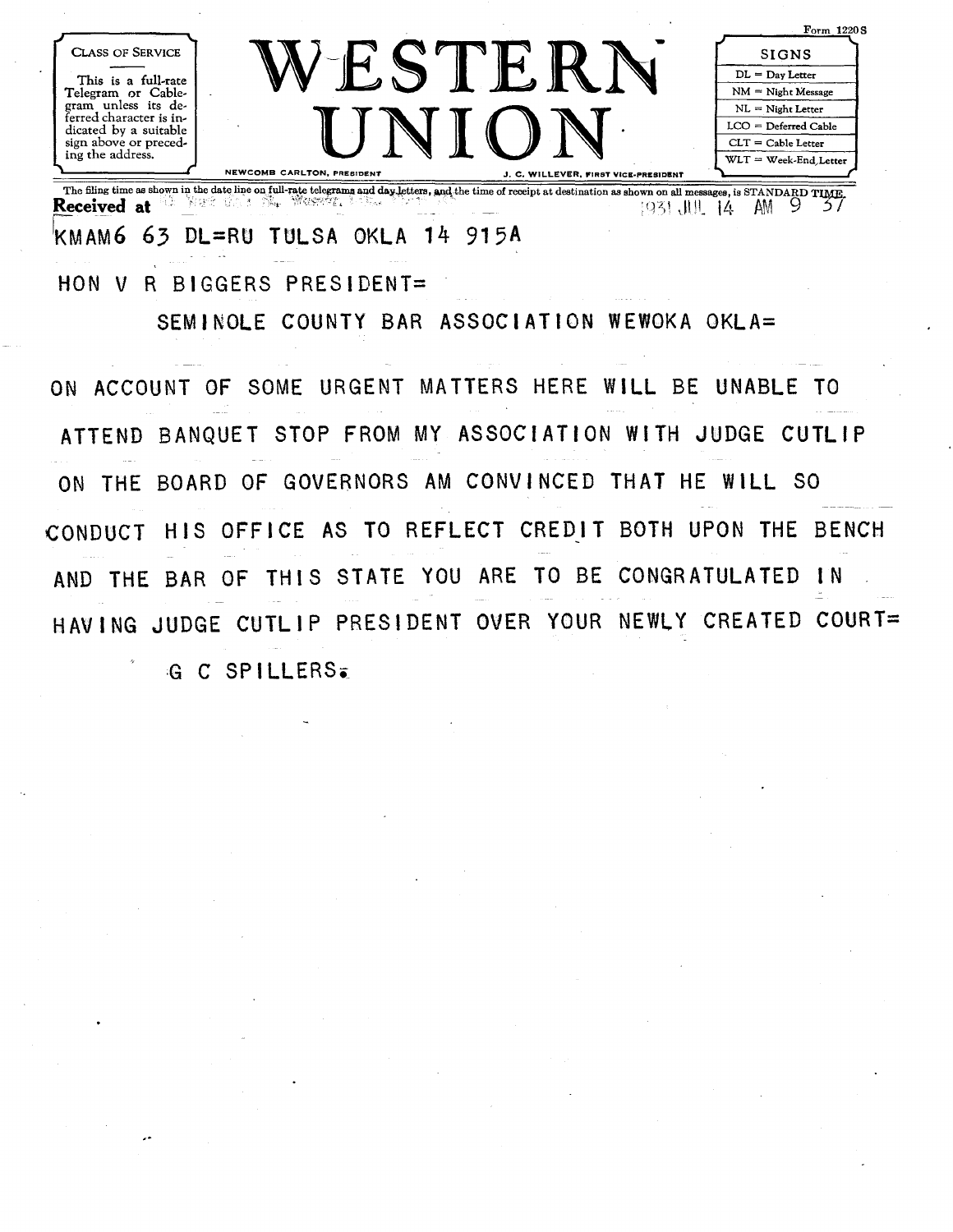### VERN. **E. THOMPSON ATTORNEY AT LAW SUITE 410-412 FIRST NATIONAL BANK BUILDING MIAMI, OKLAHOMA**

July 7, 1931

Mr. V. R. Biggers, Pres. Seminole County Bar Association Wewoka, Oklahoma

Dear Sir:

I acknowledge with pleasure receipt of your invitation to attend the banquet given by the Chamber of Commerce of the city of Seminole in honor of your distinguished citizen, Judge C. Guy Cutlip, on Tuesday evening, July 14.

Nothing will give me greater pleasure than • to attend this banquet and assist in *honoring* Judge Cutlip and I wish to advise that I will be in attendance unless something happens in the meantime to detain me.

With kindest personal regards, I remain

Very truly yours,

mpsn Thompson

### VET-1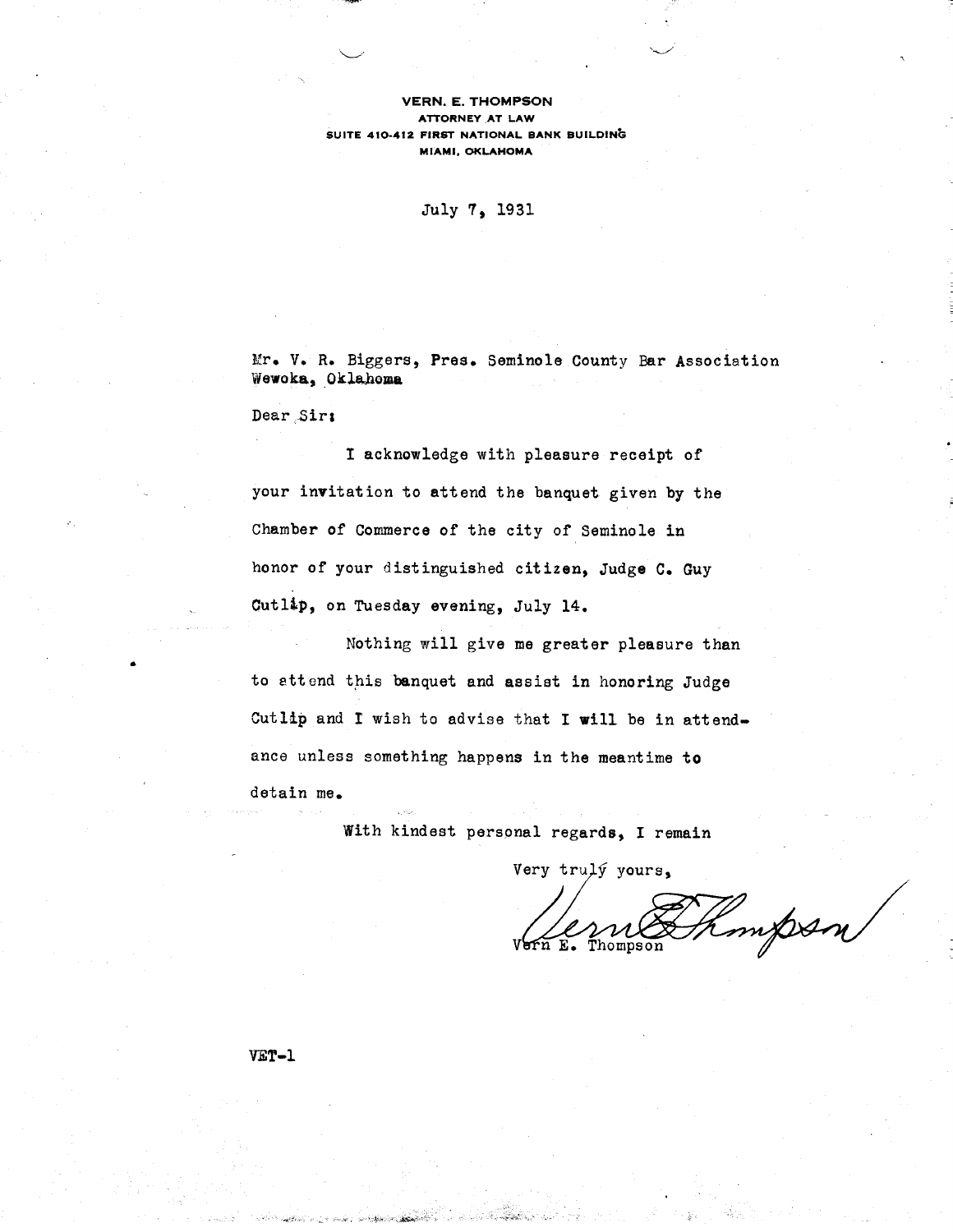**W. E. UTTERBACK**

**VERNA OLIPHANT -.**

W. E. UTTERBACK<br>R. T. STINSON<br>PRISCILLA W. UTTERBACK **ATTORNEYS AT LAW ATTORNEYS AT LAW.** Durant, Oklah*oma* 

**July 7, 1931**

**Hon. Virgil** Biggers, President, Seminole County Bar Association, Wewoka, Oklahoma.

My dear Sir:

I have your invitation to attend banquet to be held in the City of Seminole on Tuesday evening July 14th in honor of Judge C. Guy Cutlip. **It would** gratify me very much to be able to attend this banquet, and especially since it is for the purpose of honoring Judge Cutlip.

We have a term of Federal Court beginning here the morning of the 13th and I have important matters to come up both on the 14th and 15th. Under these conditions, you will readily understand that I am compelled to decline your very cordial and very much appreciated invitation.

Sincerely your friend, COUverte doct.

**WU:VO**